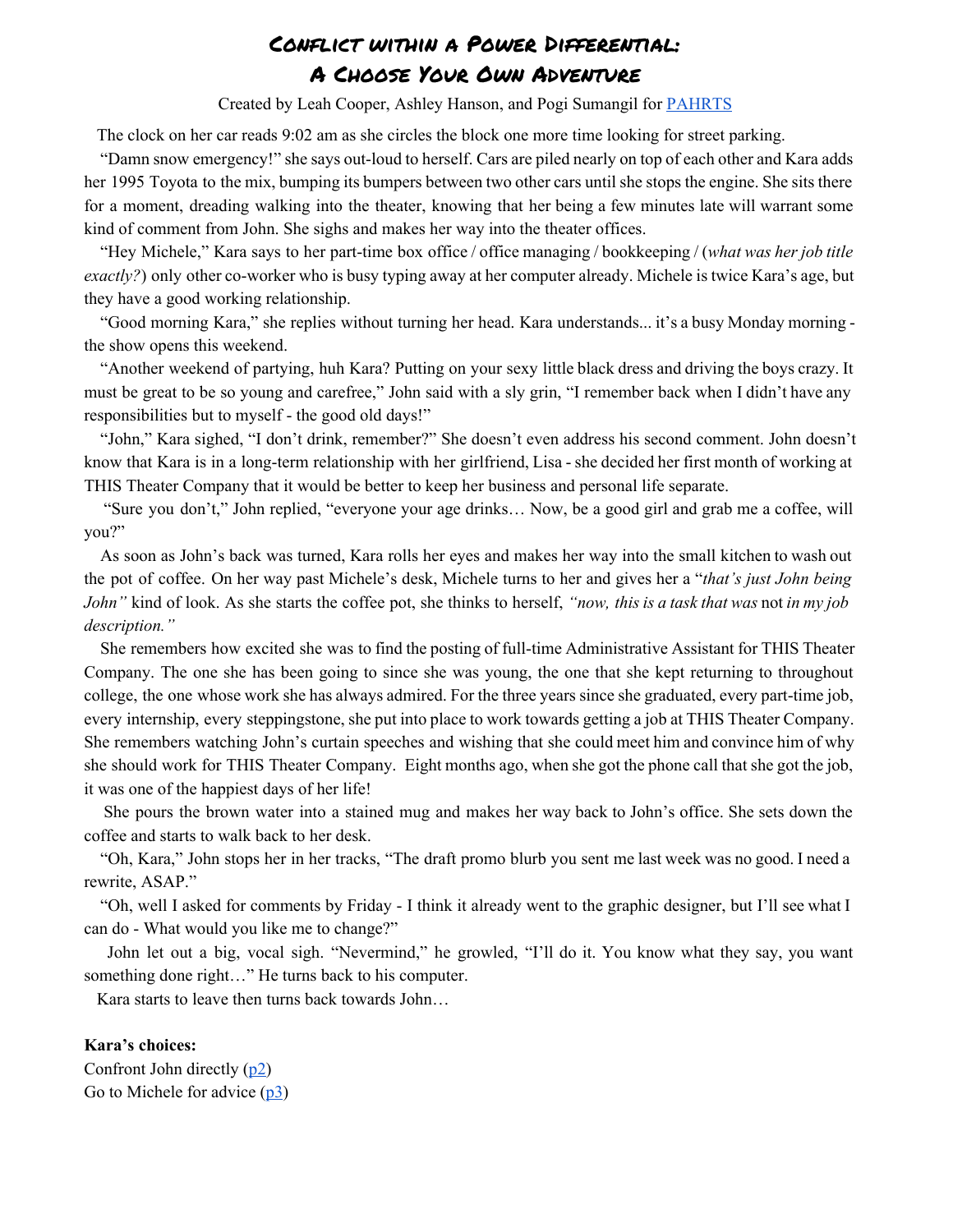Created by Leah Cooper, Ashley Hanson, and Pogi Sumangil for [PAHRTS](http://pahrts.mntheateralliance.org/)

## <span id="page-1-0"></span>**P2.**

### **Confront John directly:**

"John," Kara announced, "It's really difficult for me to know exactly what you want if you don't take the time to talk me through it."

John spins around in his chair. "Kara, I'm too busy to talk you through every little thing," he replied, "it was really challenging to raise enough money for support staff. You need to take more initiative - what good is it if I need to rework everything you do." As he turns back around in his chair, she hears him say "I guess they just don't make 'em like they used to."

Kara's blood starts to boil. Every part of her wants to yell "I QUIT!" and slam the door and leave THIS Theater Company forever. But, then she thinks about the show opening this weekend, how proud she is of the work that has gone into it, how happy the audience will be, how grateful she is to have a full time job (with some minor benefits) at THIS Theater Company, and bites her tongue. "*This is hopeless!"* she thinks, and she turns to leave John's office.

## **Kara's Choices:**

Go to Michele for advice [\(p3\)](#page-2-0) Write an email to the board about John's behavior  $(p_4)$ Grin and bear it  $(p5)$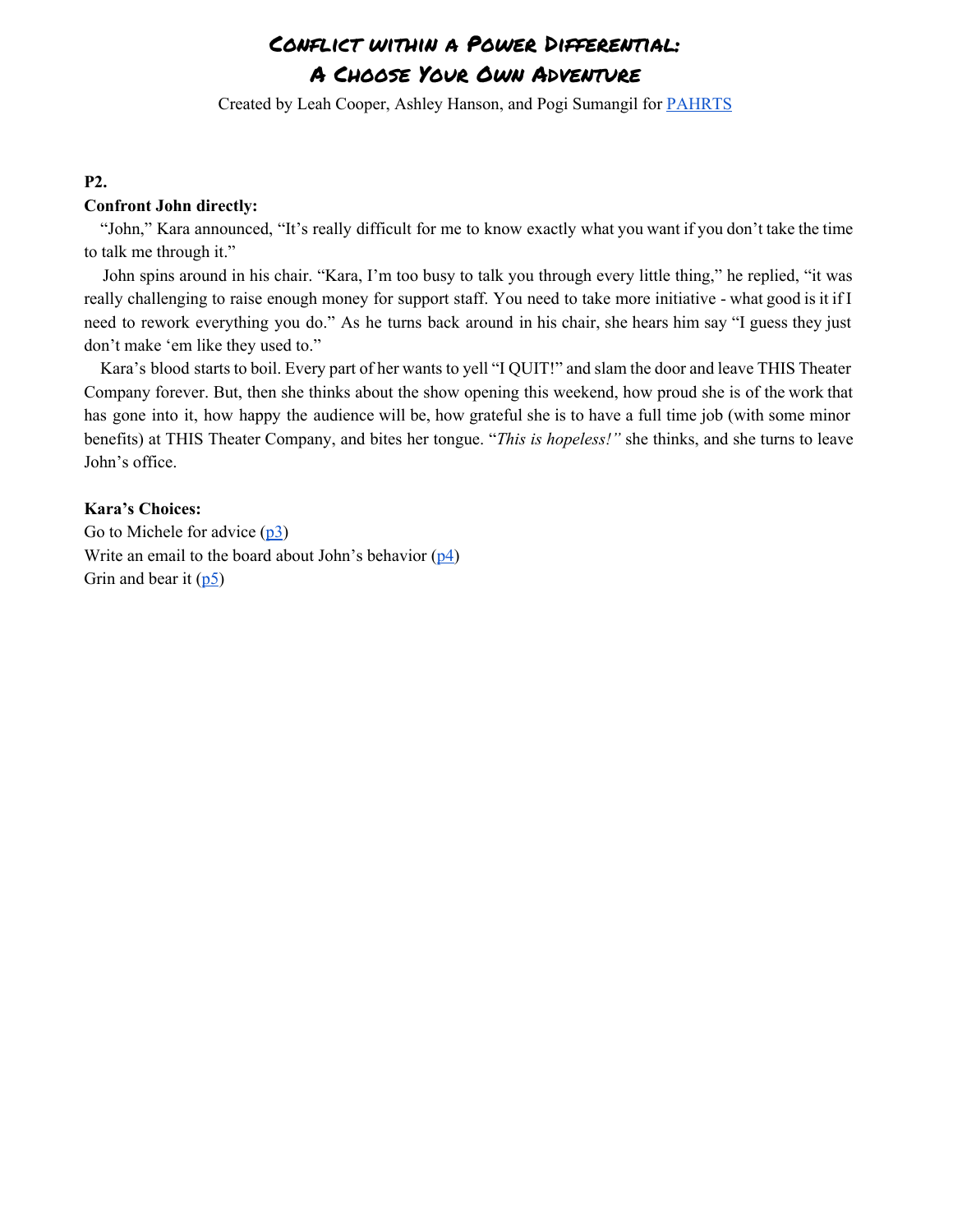Created by Leah Cooper, Ashley Hanson, and Pogi Sumangil for [PAHRTS](http://pahrts.mntheateralliance.org/)

### <span id="page-2-0"></span>**P3.**

### **Go to Michele for advice:**

Kara starts to open her mouth to say something to John, then thinks better of it. Why rile him up on what seems like a stressful morning. She walks to Michele' desk.

"Michele," she begins, "can I talk to you for a moment? You've worked here for a long time, how do you handle John's somewhat confusing and unrealistic... requests?"

Michele turns to her and says with a gentle smile, "You just can't take it personally," she explains in a motherly tone, "just let it roll off your back and do the best work you can."

"But, do you ever think that he is being unreasonable? Have you ever said anything to him or to the Board?" Kara replies.

"John does great work... artistically," Michele explains, "and he may not be the best at managing people, but he built THIS Theater Company from the ground up and there's a reason it is still around. You have to learn sooner or later - you can't teach an old dog, new tricks."

Michele turns back to her computer and starts typing again. Kara makes her way back to her desk...

#### **Kara's Choices:**

Write an email to the board about John's behavior ([p4\)](#page-3-0) Grin and bear it  $(p5)$ Resign from her position [\(p6\)](#page-5-0)

OR

Brainstorm other options for Kara [\(p7\)](#page-6-0)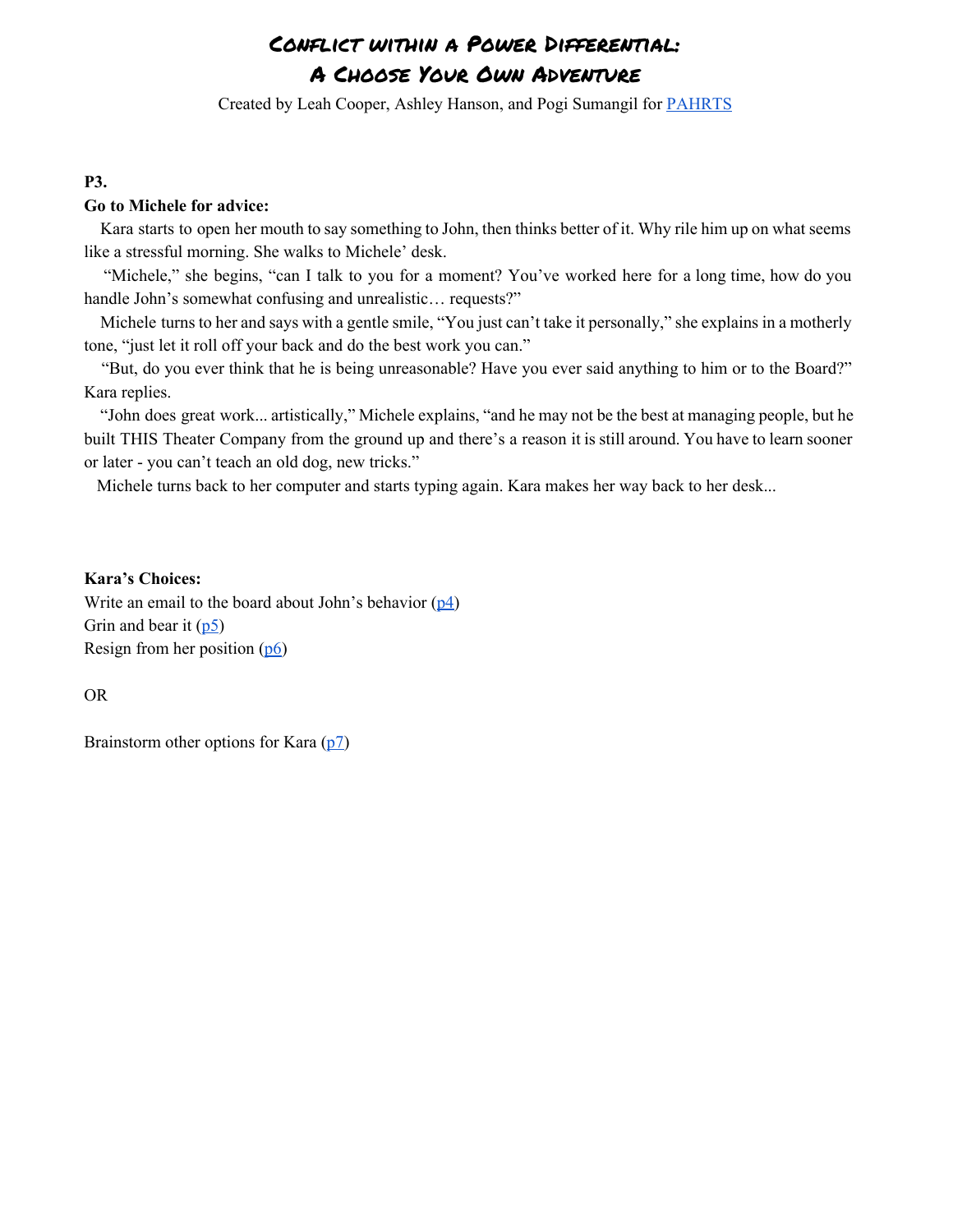Created by Leah Cooper, Ashley Hanson, and Pogi Sumangil for [PAHRTS](http://pahrts.mntheateralliance.org/)

### <span id="page-3-0"></span>**P4.**

#### **Write an email to the board about John's behavior**

Kara sits heavily in her chair and decides she needs to do something about this. Talking to John directly seems like a dead-end, and Michele is too much a part of THIS Theater Company's culture to want it to change.

She opens up a new mail message and begins to type an email addressed to Bill, the Board President. She is nervous about doing this, since she has only met him a couple of times, and also knows that John and Bill are good friends, but she isn't sure where else to turn. She keeps it somewhat vague in writing and requests a meeting with Bill to talk about some concerns that she has about her working environment.

Just as she is about to hit send, John walks by her desk and says "Kara, I can't make it to today's production meeting for the next show, can you go instead and take notes for me?"

"Sure," Kara said, letting a little excitement into her voice she loves production meetings! "I'd be happy to." She turns back to her computer with her cursor hovering over the send button…

- What do you think happens next?
- Will John's behavior change? Will Michele's? Will Kara's?
- What does this action mean for Kara's professional / personal wellbeing?
- What else comes up for you in this scenario?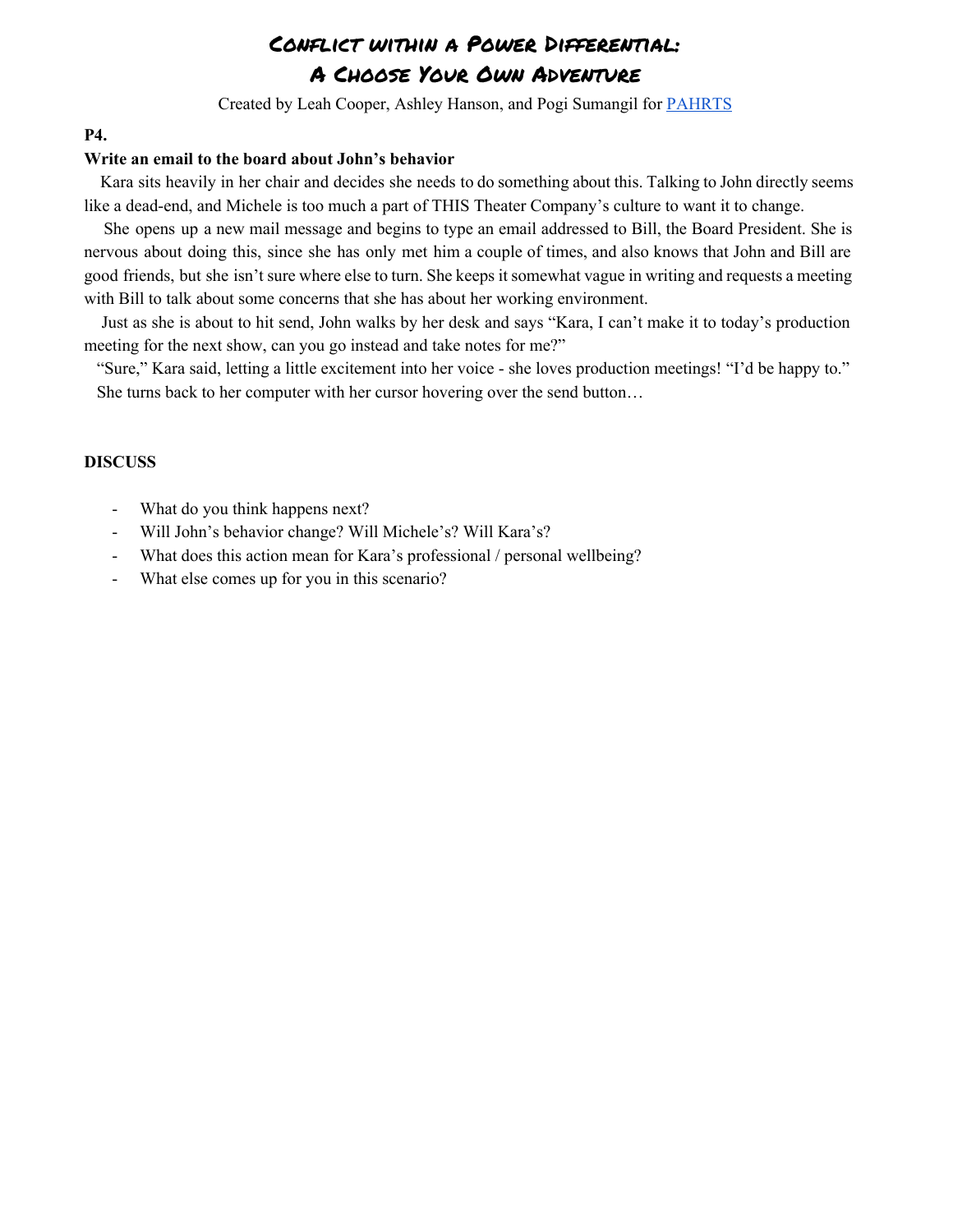Created by Leah Cooper, Ashley Hanson, and Pogi Sumangil for [PAHRTS](http://pahrts.mntheateralliance.org/)

# <span id="page-4-0"></span>**P5.**

## **Grin and bear it**

Kara sits heavily in her chair and starts working on a rewrite of her promo blurb. She will prove to John that she can get it right, with or without his help. She is partway through the new blurb when John walks by her desk and says "Kara, I can't make it to today's production meeting for the next show, can you go instead and take notes for me?"

"Sure," Kara said, letting a little excitement into her voice she loves production meetings! "I'd be happy to."

- What do you think happens next?
- Will John's behavior change? Will Michele's? Will Kara's?
- What does this action mean for Kara's professional / personal wellbeing?
- What else comes up for you in this scenario?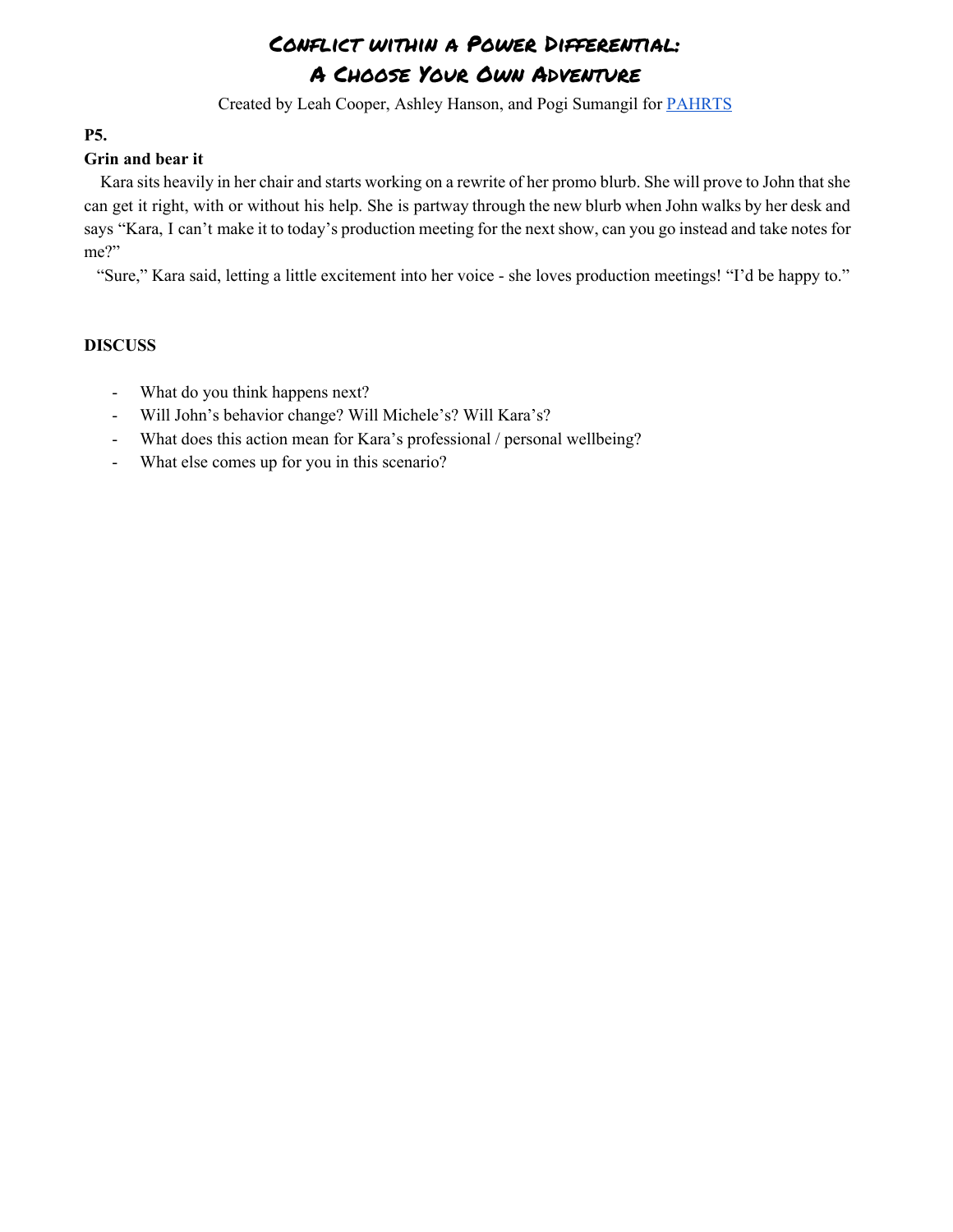Created by Leah Cooper, Ashley Hanson, and Pogi Sumangil for [PAHRTS](http://pahrts.mntheateralliance.org/)

## <span id="page-5-0"></span>**P6.**

## **Resign from her position**

She has had enough! She turns around, walks right up to John and says "Do you know what, John? You are right, if you want something done, do it yourself. I QUIT!"

She grabs her bag on her way past her desk, with tears starting to well her eyes as she pushes the exit door open. She knows that she will never step foot in THIS Theater Company again.

As the door closes, John walks out and says to Michele "That's too bad, I can't make it to today's production meeting for the next show, I was going to have Kara go for me… can you go instead and take notes for me?"

- What do you think happens next?
- Will John's behavior change? Will Michele's? Will Kara's?
- What does this action mean for Kara's professional / personal wellbeing?
- What else comes up for you in this scenario?